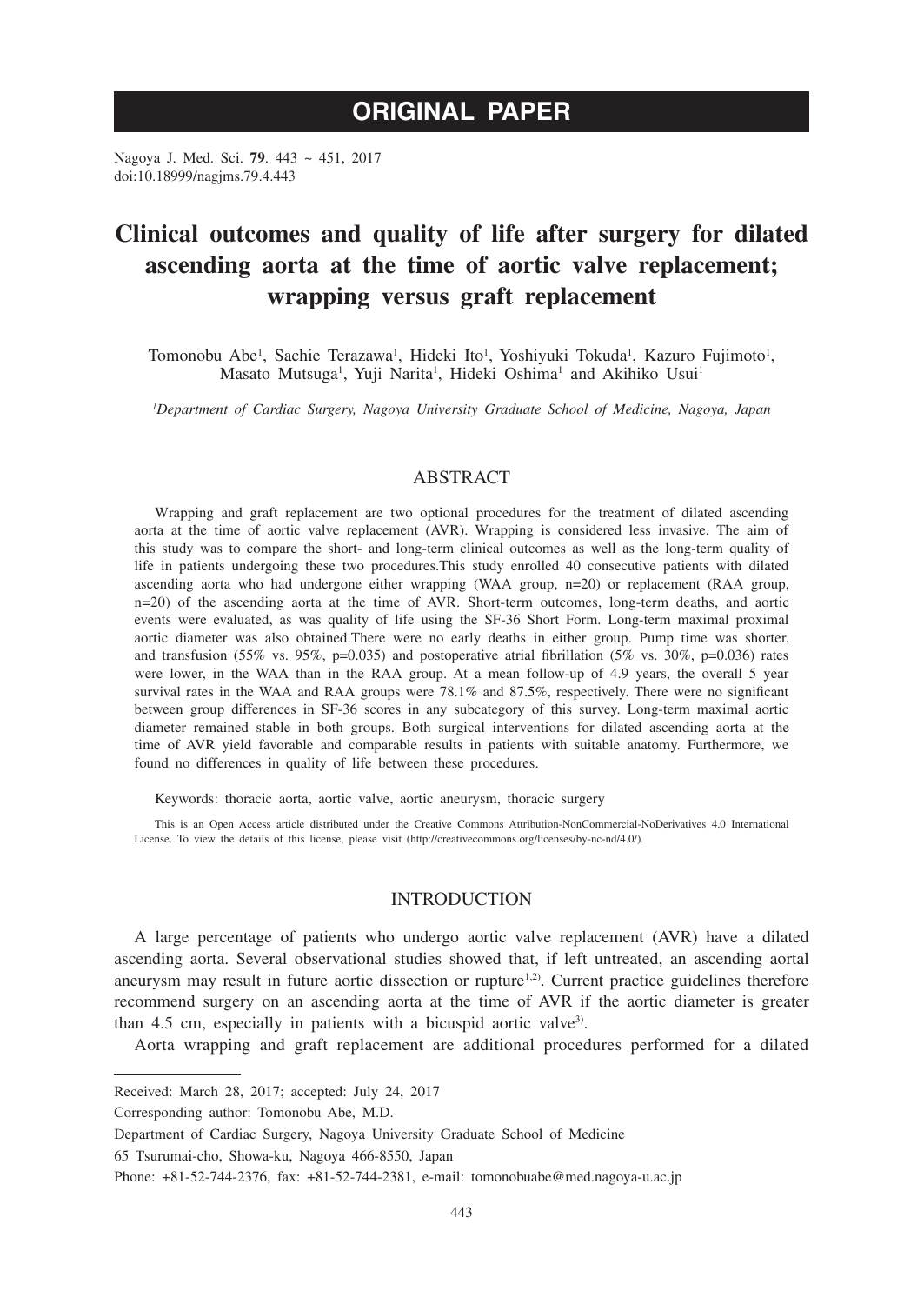aorta at the time of AVR4). Wrapping is regarded as less invasive and may be preferred to graft replacement in patients with suitable anatomy<sup>5</sup>. Graft replacement usually requires longer pump times and cardiac ischemia times, and often requires deep hypothermia and circulatory arrest. Although several studies have compared short- and long-term clinical outcomes of these two surgical procedures<sup>1,5,6</sup>, none, to our knowledge, has compared long-term quality of life. Shorter pump time and cardiac ischemia time, as well as milder hypothermia, may result in better long-term quality of life<sup> $\tau$ </sup>), thus favoring wrapping over graft replacement.

This study compared short- and long-term clinical outcomes in patients undergoing wrapping or graft replacement for a dilated ascending aorta at the time of AVR. Furthermore, a crosssectional survey using the SF-36 was used to assess and compare quality of life in these two groups of patients.

## PATIENTS AND METHODS

The study was approved by the Institutional Review Board of Nagoya University Hospital.

#### *Patients*

Between January 2000 and December 2013, 40 patients with dilated ascending aorta and aortic valve disease underwent either wrapping of the ascending aorta (WAA group, n=20) or replacement of the ascending aorta (RAA group, n=20) at the time of AVR. Patients who underwent surgery for acute aortic dissection and those who underwent total aortic arch replacement were excluded. The decision to operate on the aorta and the choice of procedure are made individually by discussions between surgeons and patients. Generally speaking, surgical intervention is performed at the time of AVR if the diameter of the ascending aorta is >5.0 cm, although the threshold was lower (>4.5 cm) for patients with bicuspid aortic valves. Operations, which included graft replacement with Dacron grafts and wrapping the ascending aorta with Dacron grafts, were performed by several surgeons. The type of surgery recommended to patients was based on evaluation of the anatomical extension of the dilated aorta, the diameter of the aorta, the expected quality of the aortic wall, and the operative risk. Wrapping was usually recommended to patients with mild dilatation of limited extent, whereas graft replacement was usually recommended to patients with larger diameter and/or more extensive dilatation of the ascending aorta.

### *Surgical procedure*

All patients underwent median sternotomy with cardiopulmonary bypass. The aortic cannula was placed in the proximal aortic arch, femoral artery, or right axillary artery.

Commercially available Dacron vascular grafts were used for aorta replacement. In the RAA group, 16 (80%) of the 20 patients underwent surgery under deep hypothermia and circulatory arrest using open distal anastomosis, with or without retrograde or antegrade cerebral perfusion<sup>8)</sup>. In the other four (20%) patients, the aorta was clamped proximal to the innominate artery. The aortic valve was replaced by clamping the dilated ascending aorta, or after completing the distal anastomosis.

Aorta wrapping consisted of wrapping the dilated aorta with a Dacron graft. Wrapping was usually performed after completing AVR and decannulation. The chosen sized graft was incised longitudinally. The entire ascending aorta was mobilized from surrounding tissues and wrapped by the graft. The graft incisions were closed with 4-0 polypropylene running sutures, and the graft was anchored to the aortic wall with 4-0 or 5-0 polypropylene sutures. The aortic wall was not resected or plicated.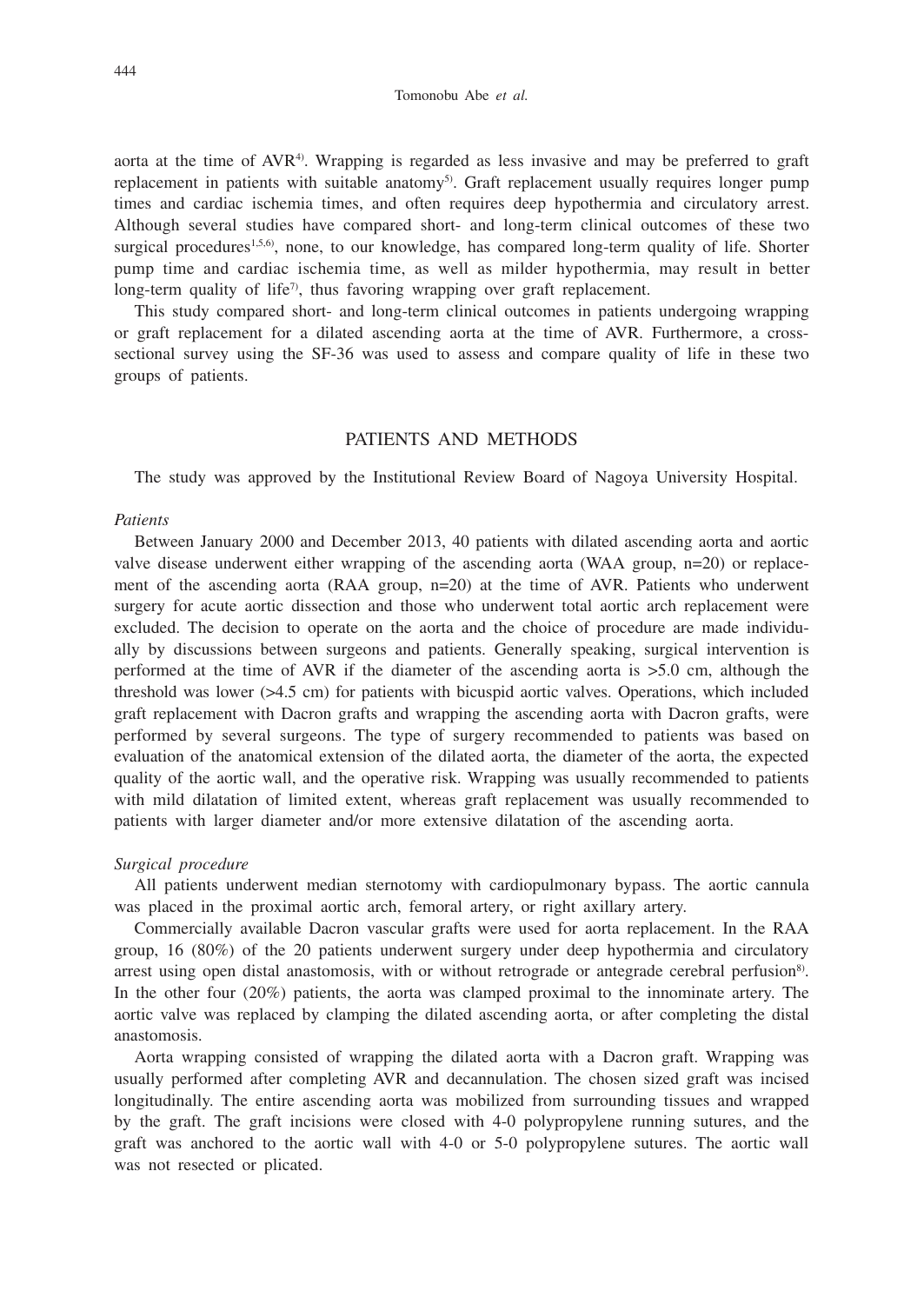Patients were managed in the intensive care unit, which is run by a single intensivist team.

#### *Follow-up*

The data from all patients who underwent cardiac surgery at our institution after 1989 were prospectively entered into a computer database. Questionnaires were mailed to all of the patients who had undergone valve surgery every 3 to 5 years. If the questionnaires were not returned, telephone or personal interviews were conducted. In addition, patients were sent the SF-36 Short Form QOL questionnaire in October 2015.

The SF-36 includes 36 items in 8 subscales (mental health, emotional role functioning, social role functioning, vitality, general health perceptions, bodily pain, physical role functioning, and physical functioning)9). Norm-based scoring used Japanese normative data. The answer to the questionnaire was obtained from 91.6% of patients who were alive. Mean follow-up was 4.9 years (range, 0.6–11.4 years). The follow-up rate was 100%. The mean duration from surgery to the date of mailing the SF-36 was 6.4 years (range, 0.6–11.2 years) in all patients, 4.8 years (range, 0.6-9.6 years) in patients who had undergone wrapping (WAA group), and 8.1 years (range 1.8-11.2 years) in patients who had undergone replacement of the proximal aorta (RAA group).

The maximal proximal aortic diameter was obtained for each patient at three time points, before surgery, immediate after surgery, and at the time of the latest computed tomography. The mean duration from surgery to the latest computed tomography was 2.2 years (range, 1.1-11.0 years)

### *Statistical analysis*

Categorical variables were expressed as numbers and percentages, while continuous variables were expressed as means±SD. Categorical variables were compared using the 2 test or Fischer's exact test, and continuous variables were compared using Student's t test. Wilcoxon rank-sum test was used to compare the dates of surgery. Early events were calculated as simple percentages. Survival outcomes were assessed by the Kaplan-Meier method and compared by the log-rank test.

## RESULTS

#### *Clinical outcomes*

During the study period, 20 patients underwent wrapping (WAA group) and 20 underwent graft replacement (RAA group) of the ascending aorta at the time of AVR. Patient demographic and clinical characteristics are shown in Table 1. Mean age  $(59.2\pm 2.3$  years vs.  $64.5\pm 2.2$  years,  $p=0.11$ ), the percentage of females (30% [6/20] vs. 40% [8/20],  $p=0.44$ ), and the percentage of patients with bicuspid aortic valves  $(60\%$  [12/20] vs. 45% [9/20], p=0.34) were similar in the WAA and RAA groups. There were no between group differences in the percentages of patients with aortic stenosis and regurgitation. The mean diameter of the ascending aorta was smaller in the WAA than in the RAA group  $(48.9\pm6.3 \text{ mm} \text{ vs. } 53.5\pm8.6 \text{ mm}, \text{ p=0.10})$ , but the difference was not statistically significant. The median date of surgery was earlier in the study period in the WAA group than in the RAA group  $(p=0.02)$ . To examine the influence of this difference in surgery date, we added post hoc analysis. We divided the patients to the early surgery patient group, the patients operated before December/2010 (n=24), and the late surgery patient group, the patients operated after January/2011( $n=16$ ). In survival and the results of SF-36, which were primary outcomes of this study, we as well examined the between-group difference in these subgroups of different surgery period, respectively.

Pump time was significantly shorter in the WAA than in the RAA group  $(138.1 \pm 42.0 \text{ min})$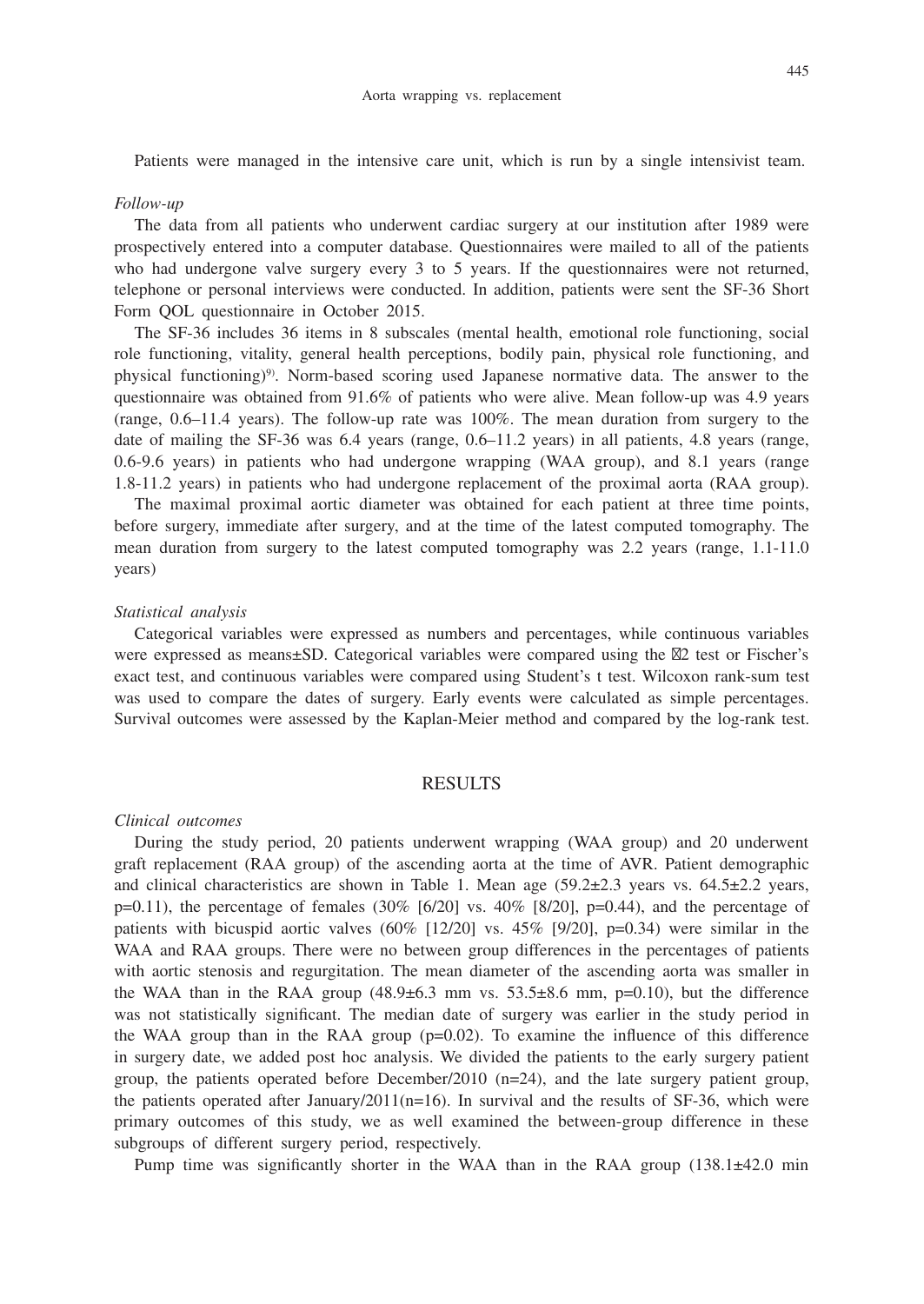|                        |                                    | Graft Replacemnet    |      |
|------------------------|------------------------------------|----------------------|------|
|                        | Wrapping $(n=20)$                  | $(n=20)$             | p    |
|                        | Mean $\pm$ SD / N(%)               | Mean $\pm$ SD / N(%) |      |
| Age, y                 | $59.2 \pm 2.3$                     | $64.5 \pm 2.2$       | 0.11 |
| Female                 | 6(28.6)                            | 8(40.0)              | 0.44 |
| <b>Diabetes</b>        | 3(15.0)                            | 3(14.3)              | 0.89 |
| Hepertention           | 8(40.0)                            | 9(42.9)              | 0.85 |
| <b>COPD</b>            | 1(5.0)                             | 1(4.8)               | 0.97 |
| <b>CKD</b>             | 1(5.0)                             | 1(4.8)               | 0.97 |
| Previous Sternotomy    | 0(0.0)                             | 1(4.8)               | 0.31 |
| Emergency              | $\overline{0}$                     | $\Omega$             | 1.0  |
| Active                 |                                    |                      |      |
| Infective Endocarditis | $\Omega$                           | $\theta$             | 1.0  |
| Aortic Valve Disease   |                                    |                      | 1.0  |
| AS                     | 9(45.0)                            | 11(55.0)             | 0.52 |
| <b>AR</b>              | 7(35.0)                            | 7(35.0)              | 1.0  |
| <b>ASR</b>             | 4(20.0)                            | 2(10.0)              | 0.38 |
| Bicuspid Aortic Valve  | 12(60.0)                           | 9(45.0)              | 0.34 |
| Atrial Fibrillation    | 1(5)                               | 3(15)                | 0.29 |
| NYHA 3,4               | 2(10.0)                            | 1(5.0)               | 0.54 |
| <b>LVEF</b>            | $58.9 \pm 2.5$                     | $61.8 \pm 2.5$       | 0.40 |
| <b>LVDs</b>            | $41.6 \pm 9.7$                     | $36.8 \pm 11.3$      | 0.21 |
| Ascending Aorta        | $48.9 \pm 6.3$                     | $53.5 \pm 8.6$       | 0.10 |
|                        |                                    |                      |      |
|                        |                                    | June/2010            |      |
| Surgery Date,          | August/2006<br>{Jan/2004-Jan/2011} | $\{Jan/2008 -$       | 0.02 |
| Median {IQR}           |                                    | May/2012}            |      |

**Table 1** Preoperative Patient Demographics.

SD, standard deviation; N, number; COPD, chronic obstructive pulmonary disease; CKD, chronic kidney disease; AS, aortic stenosis; AR, aortic regurgitation; ASR, aortic stenosis and regurgitation; NYHA, New York Heart Association Functional Class; LVDs, systolic left ventricular dimension; IQR, interquartile range.

vs. 235.2±71.7 min, p<0.0001; Table 2). The lowest core temperature was significantly higher in the WAA than in the RAA group  $(32.6 \pm 2.4 \degree C \text{ vs. } 25.0 \pm 4.1 \degree C, \text{ p} < 0.0001)$ .

There were no operative deaths in either group. One patient in the RAA group experienced a perioperative stroke. The transfusion rate  $(55.0\% \text{ vs. } 95\%, \text{ p=0.035})$  and the rate of postoperative atrial fibrillation (5.0% vs. 30.0%,  $p=0.036$ ) were significantly lower in the WAA than in the RAA group (Table 2).

Long-term survival outcomes are shown in Figure 1. The overall 5 year survival rates were 78.1% in the WAA group and 87.5% in the RAA group (p=0.50). There were no statistically significant difference in survival both in the early surgery patients  $(p=0.51)$ , and in the late surgery patients (no deaths in both WAA and RAA groups).

One patient in the WAA group experienced an event in the proximal aorta. This patient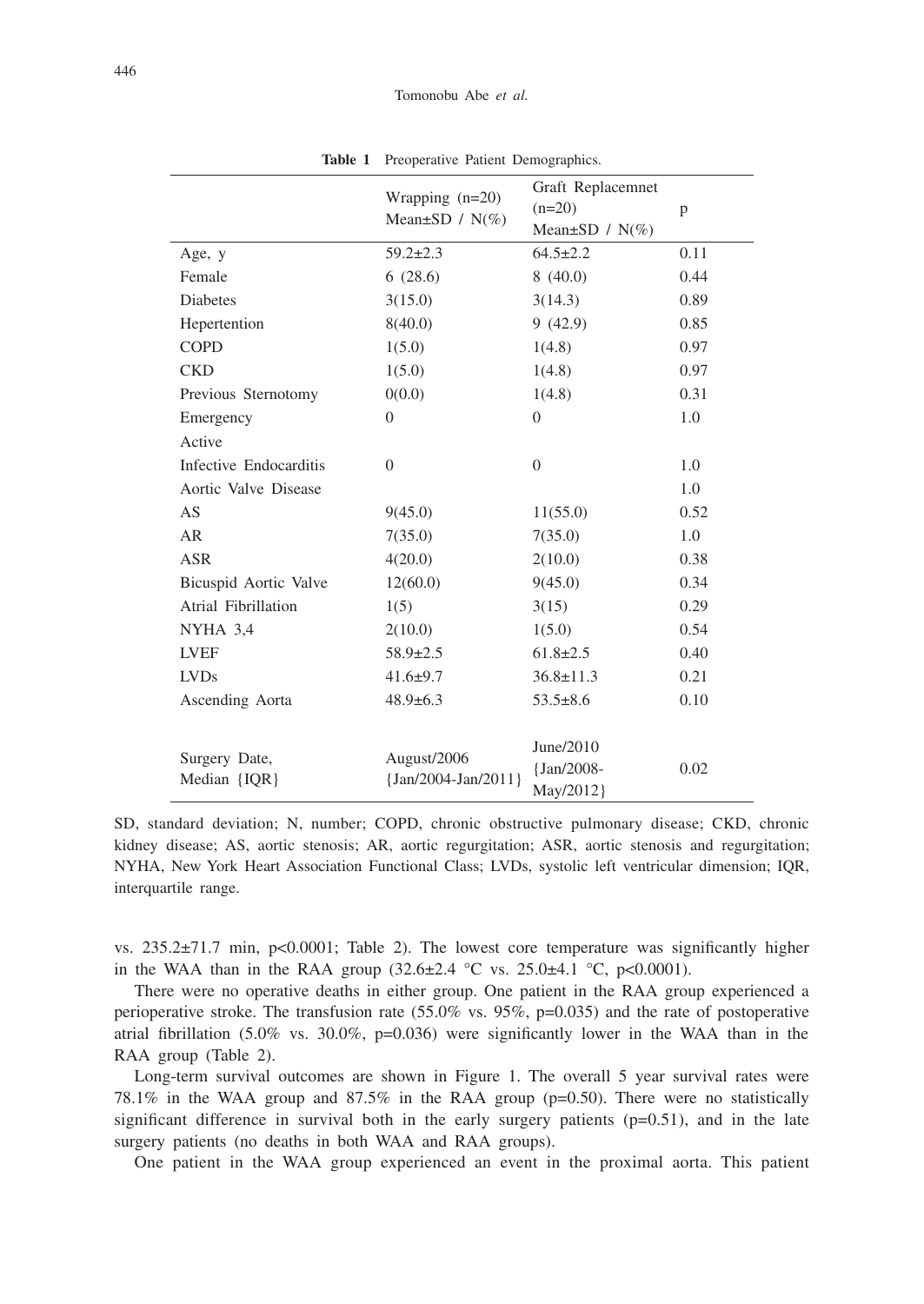| <b>able 2</b> Peri-operative data.        |                                                      |              |
|-------------------------------------------|------------------------------------------------------|--------------|
| Wrapping $(n=20)$<br>Mean $\pm$ SD / N(%) | Graft<br>$Replacement(n=20)$<br>Mean $\pm$ SD / N(%) | $\mathbf{D}$ |
| $138.1\pm42.0$                            | $235.2 \pm 71.7$                                     | < 0.0001     |

Table 2 Peri-o

| CPB time                   | $138.1 \pm 42.0$ | $235.2 \pm 71.7$ | < 0.0001 |
|----------------------------|------------------|------------------|----------|
| Cardiac Ischemic Time      | $94.6 \pm 34.2$  | $164.3 \pm 10.3$ | < 0.0001 |
| Lowest core temperature    | $32.6 \pm 2.4$   | $25.0\pm4.1$     | < 0.0001 |
|                            | $\theta$         | $\Omega$         |          |
| 30 day Mortality           |                  |                  | 1.0      |
| In hospital Mortality      | $\theta$         | $\Omega$         | 1.0      |
| <b>Stroke</b>              | $\theta$         | 1(5.0)           | 0.24     |
| Acute Kidney Insuficciency | $\Omega$         | $\Omega$         | 1.0      |
| Chest reopening            | 1(5.0)           | $\Omega$         | 0.23     |
| <b>ICU</b> Stay            | $1.5 \pm 1.4$    | $2.0 \pm 1.3$    | 0.19     |
| <b>Blood Products</b>      | 11(55.0)         | 19(95.0)         | 0.01     |
| A fib                      | 1(5.0)           | 6(30.0)          | 0.036    |
| Biological Aortic Valve    | 13(65.0)         | 17(81.0)         | 0.14     |
| Graft Size (mm)            | $31.4 \pm 2.1$   | $27.9 \pm 1.7$   | < 0.0001 |

SD, standard deviation; N, number; CPB, cardio-pulmonary bypass; ICU, intensive care unit; A fib, atrial fibrillation.



**Fig. 1** Kaplan-Meier survival curves according to the type of surgery. RAA, graft replacement of the ascending aorta; WAA, wrapping of the ascending aorta.

underwent reoperation for late dilatation of the sinus of Valsalva, which had been less than 4.5cm at the time of initial surgery.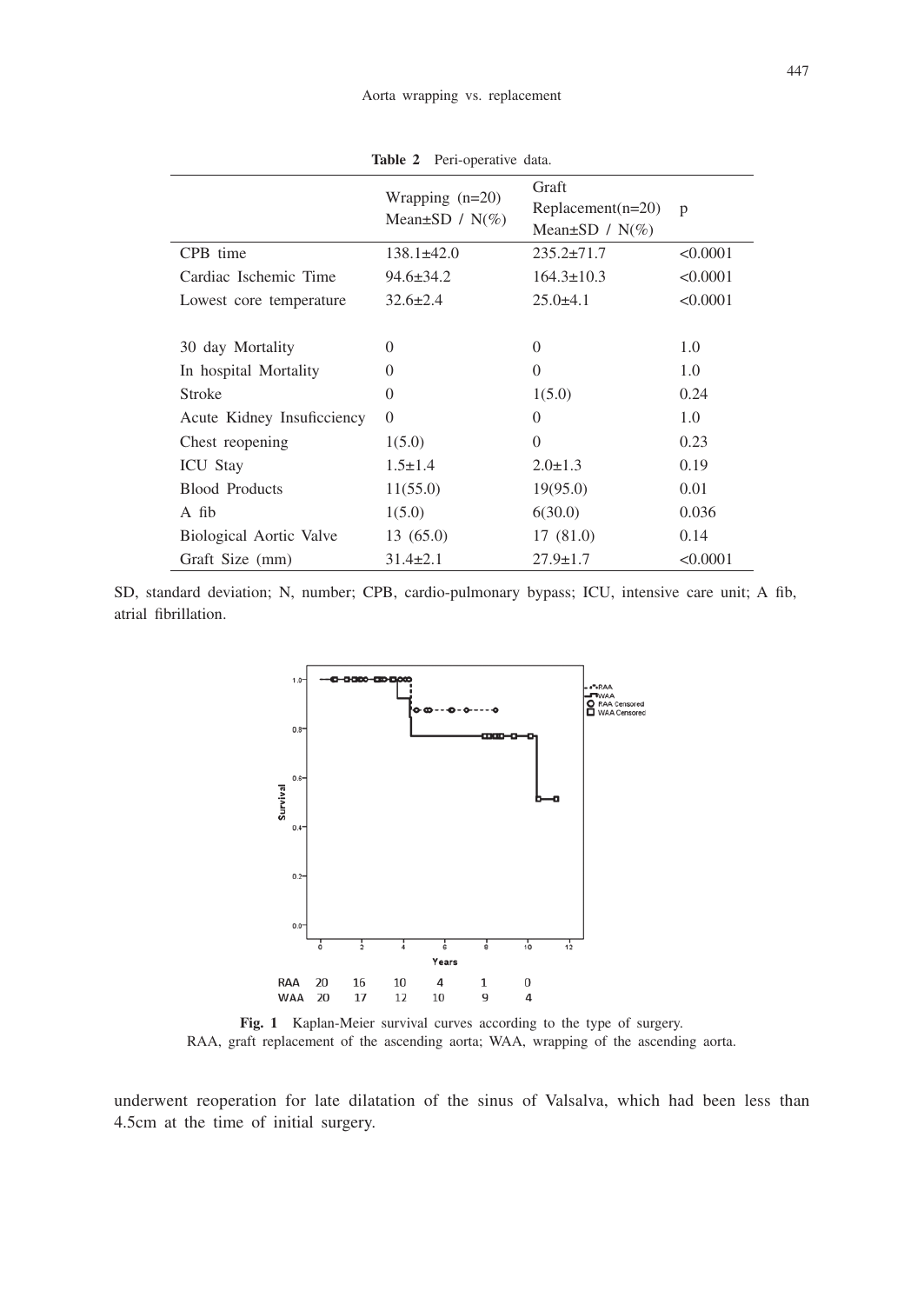Tomonobu Abe *et al.*



Fig. 2 Quality of life scores assessed by Short Form Health Survey (SF-36). RAA, graft replacement of the ascending aorta; WAA, wrapping of the ascending aorta; (N), norm-based score.

## *Quality of life*

The results of the SF-36 are shown in Figure 2. Patients in the WAA and RAA groups were evaluated by norm-based scores, with 95% confidence intervals, on the eight subcategories of the SF-36: mental health, emotional role functioning, social role functioning, vitality, general health perceptions, bodily pain, physical role functioning, and physical functioning. There were no between group differences in any of the subcategories. The 95% confidence intervals of normbased scores in all categories included 50, the mean value of the general population at matched age, indicating that there were no statistically significant differences between these patients and the general population. In post hoc analysis, we did not find any statistically significant betweengroup difference in the early surgery group and the late surgery group.

## *Changes in aortic diameter*

Maximal proximal aortic diameter remained stable over time in both groups (Figure 3). Only one clinically significant dilatation of the proximal aorta occurred in whole follow-up. The patient was in WAA group, and showed clinically significant late dilatation in sinus of Valsalva, and underwent reoperation as previously described.

#### **DISCUSSION**

The optimal management of a moderately dilated aorta at the time of AVR remains unclear. A dilated aorta has been associated with some risk of aortic rupture or dissection if not surgically repaired at the time of AVR<sup>1,2)</sup>. However, replacement of the ascending aorta requires additional cardiac ischemia time and pump time, which may increase surgical risk to the patient. The surgical insult of aortic surgery is generally considered greater when the operation requires a longer pump time. Aorta wrapping<sup>10)</sup> is regarded as less invasive than graft replacement, especially when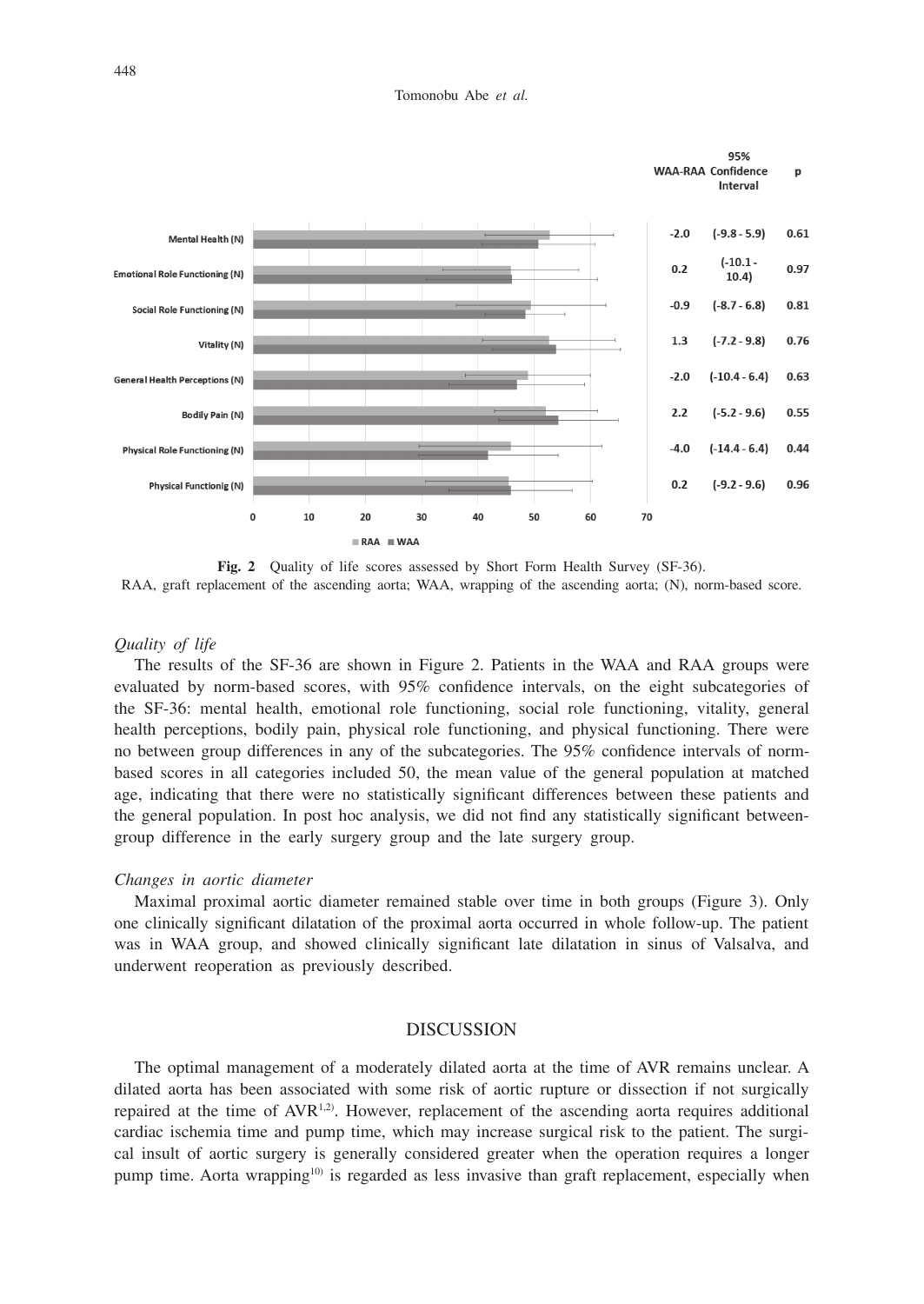

**Fig. 3** Changes in maximal diameter of the proximal aorta. WAA, wrapping of the ascending aorta; RAA, replacement of the ascending aorta.

the former is performed as a simple external support procedure without aortoplasty, as in this series<sup>5,6,11)</sup>. Several studies compared short- and long-term clinical outcomes of these procedures<sup>1,5,</sup> 6,10,12), with some of these studies showing better outcomes with the wrapping procedure6,12). By contrast, no study to date has compared quality of life following these two procedures, despite the importance of quality of life in choosing between two different procedures with different levels of invasiveness.

We did not find between-group differences in important patient background data and comorbidities.

Although older studies reported that the wrapping procedure had survival benefits<sup> $6,12$ </sup>, more recent studies show no differences in short- and long-term mortality rates<sup>1,5)</sup>. Similarly, the operative mortality rate in both groups of the present study was 0%. Improvements in surgical techniques may have resulted in better survival outcomes in patients undergoing graft replacement, thus diminishing the difference between the two procedures. Older studies reported significant mortality rates in patients undergoing both procedures<sup>6,12)</sup>.

Although major operative morbidity rates were similar in the two groups of patients, they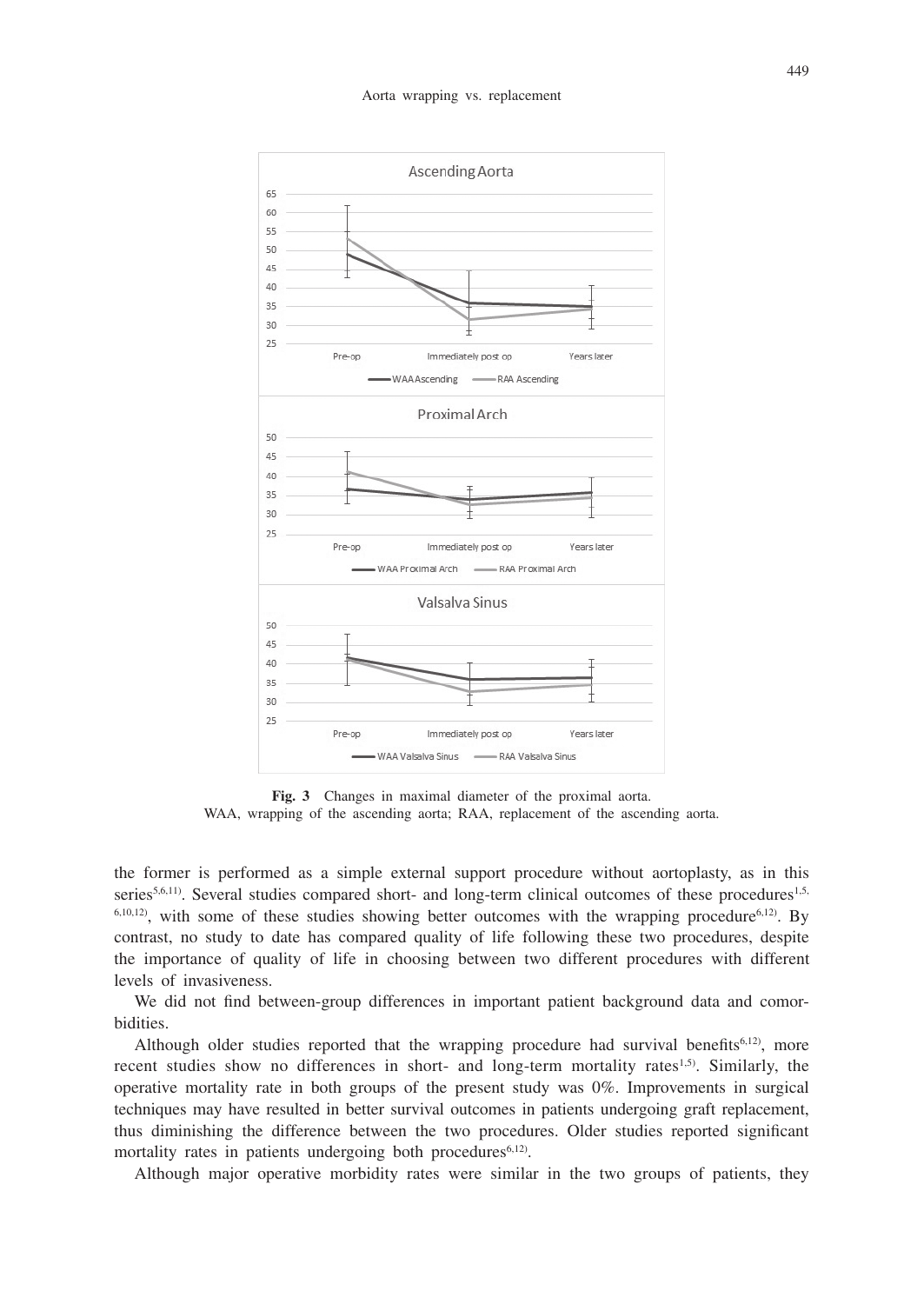differed significantly in transfusion and postoperative atrial fibrillation rates. These findings are compatible with previous results<sup>5,11)</sup>. Differences in pump time, cardiac ischemia time, and temperature were also statistically significant in the current study. Differences in operative complexity and adjunctive techniques may explain the differences in these perioperative outcomes.

Surgically, the wrapping procedure was a simple external support procedure without resection or plication aortoplasty. Wrapping was performed off-pump after completion of AVR and decannulation. A meta-analysis of the wrapping procedure showed that hospital mortality rates of patients undergoing wrapping with resection aortoplasty and wrapping alone were 2.0% and  $0.4\%$ , respectively<sup>11</sup>. Simple external support is a good and less invasive procedure for selected patients with mild dilatation of the ascending aorta.

There were no significant differences in any of the SF-36 subcategories. Although perioperative data suggested that surgical insult was greater with graft replacement, resulting in a higher incidence of minor complications, there were no differences in long-term quality of life. Moreover, the norm-based scores in these patients did not differ significantly from those of the general population.

Because there were no differences in important short- and long-term clinical outcomes and in long-term quality of life, the choice between WAA and RAA can be based mainly on anatomical considerations, which may be the key to good patient selection.

This study had several important limitations. First, it was retrospective in design, suggesting the possibility of selection bias or that the two patient groups may not have been truly comparative. Although we have tried to include only patients who can be considered as candidates for both types of surgery in this study, some background difference may still have been existed. Second, the number of patients was relatively small, although it was similar to that of other studies11). This study may have been underpowered to detect small differences between the two procedures.

# **CONCLUSIONS**

Using current surgical techniques, both wrapping and graft replacement can be performed with favorable short- and long-term clinical outcomes as well as favorable long-term quality of life.

## DISCLOSURES

The authors have nothing to disclose.

### REFERENCES

- 1) Lee SH, Kim JB, Kim DH, Jung SH, Choo SJ, Chung CH*, et al.* Management of dilated ascending aorta during aortic valve replacement: valve replacement alone versus aorta wrapping versus aorta replacement. *J Thorac Cardiovasc Surg*, 2013; 146: 802-809.
- 2) Borger MA, Preston M, Ivanov J, Fedak PW, Davierwala P, Armstrong S*, et al.* Should the ascending aorta be replaced more frequently in patients with bicuspid aortic valve disease? *J Thorac Cardiovasc Surg*, 2004; 128: 677-683.
- 3) Nishimura RA, Otto CM, Bonow RO, Carabello BA, Erwin JP, 3rd, Guyton RA*, et al.* 2014 AHA/ACC guideline for the management of patients with valvular heart disease: a report of the American College of Cardiology/American Heart Association Task Force on Practice Guidelines. *J Am Coll Cardiol*, 2014; 63: e57-185.
- 4) Plonek T. A meta analysis and systematic review of wrapping of the ascending aorta. *J Card Surg*, 2014; 29: 809-815.